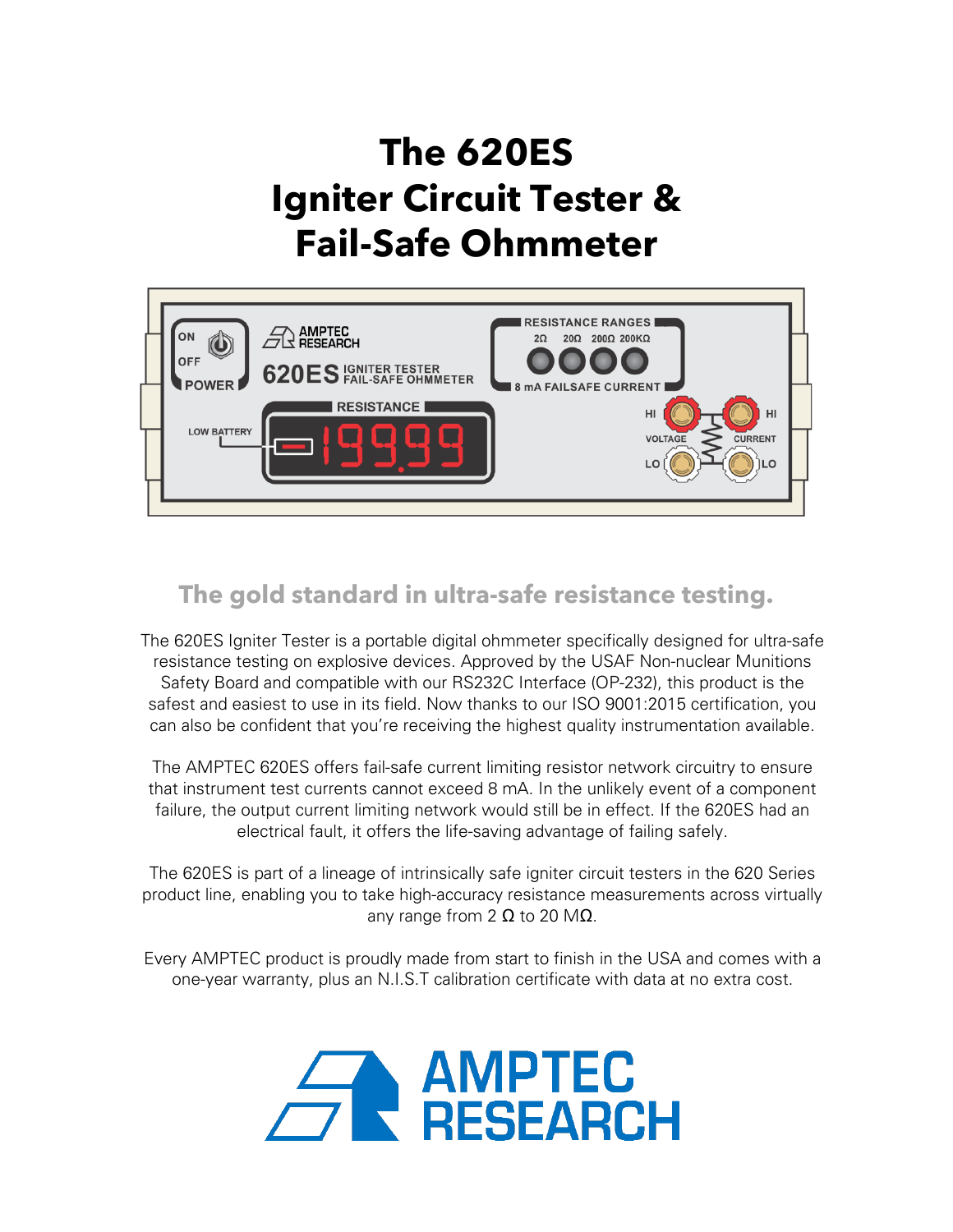

### ֧֪֚֞֝֬֝֬֝֬֝֬֝֬֝ AMPTEC 620ES Igniter Circuit Tester Datasheet

The below specifications apply to units that are purchased as a part of our 620ES Commercial Package with no additional options. For information on the specifications of units with additional options, please refer to the following page.

| AMPTEC 620ES Range, Resolution, Accuracy, & Current Levels |                                               |                                  |                                  |                                |
|------------------------------------------------------------|-----------------------------------------------|----------------------------------|----------------------------------|--------------------------------|
| Range                                                      | $2\Omega$                                     | 20 $\Omega$                      | $200 \Omega$                     | 200 K $\Omega$                 |
| <b>Nominal Current</b>                                     | 5 <sub>m</sub> A                              | $5 \text{ mA}$                   | 0.5 <sub>m</sub> A               | 0.5 uA                         |
| <b>Failsafe Current</b>                                    | 8 <sub>m</sub> A                              | 8 <sub>m</sub> A                 | 8 <sub>m</sub> A                 | 8 mA                           |
| Resolution                                                 | $100 u\Omega$                                 | 1 m $\Omega$                     | 10 m $\Omega$                    | 10 $\Omega$                    |
| Accuracy                                                   | $±.02\%$ of reading<br>$& \pm .05\%$ of range | $\pm$ .02% of<br>reading & range | $\pm$ .02% of<br>reading & range | $±.02\%$ of<br>reading & range |

#### AMPTEC 620ES General Specifications

|                                                      | Dimensions  9.75" x 10" x 3.25"                                     |
|------------------------------------------------------|---------------------------------------------------------------------|
| Input Voltage  250 VDC maximum                       | Internal Voltage  4.8 VDC maximum                                   |
| Low Battery  Display reads"—"                        |                                                                     |
| Overload/Overrange  Display flashes                  | Terminal  Banana jack binding posts                                 |
| <b>Temperature Coefficient</b> $\pm$ 0.002% per 1° C | <b>Temperature Limit (Operating)</b> $0^{\circ}$ to 50 $^{\circ}$ C |
| Temperature Limit (Storage)  -20° to 70° C           | Update Rate  3 readings per second                                  |
| Weight (Standard Version)  3.5 lbs.                  |                                                                     |

#### AMPTEC 620ES Power Specifications

| Batteries  4ea 5000 mAh NICAD batteries    | <b>Battery Charge Time  ~8 hrs. til full charge</b> |
|--------------------------------------------|-----------------------------------------------------|
| Battery Charger  AMPTEC 620-DC             | Battery Charger Charging Current  2A max            |
| <b>Battery Charger Input  90 - 264 VAC</b> | <b>Battery Life</b> 1000 cycles or 3 years          |
|                                            |                                                     |

| Batteries  4ea 5000 mAh NICAD batteries    | <b>Battery Charge Time</b> ~8 hrs. til full charge |
|--------------------------------------------|----------------------------------------------------|
| Battery Charger  AMPTEC 620-DC             | Battery Charger Charging Current  2A max           |
| <b>Battery Charger Input  90 - 264 VAC</b> | <b>Battery Life</b> 1000 cycles or 3 years         |

#### OP-247 Optically Isolated Power Specifications

This option enables your unit to be ran via AC power, allowing for uninterrupted use. Unless otherwise noted in the table below, all other specifications match those listed in the general specifications section.

| AC/DC adaptor  AMPTEC 247-DC |  |  |
|------------------------------|--|--|
|                              |  |  |

#### OP-232 RS232C Interface Specifications

This option enables your unit to connect to a computer and receive commands via RS232C.

| Connection  DE-9 connector |  |
|----------------------------|--|
|----------------------------|--|

```
Rear terminal block .... 4 Gold-Plated terminals
```
#### OP-519 Rack Mount Specifications

This option, OP-519S (for single units) and OP-519D (for dual units), allows your unit to be rack mounted. Unless otherwise noted in the table below, all other specifications match those listed in the general specifications section.

|                                       | OP-5195 (Single Unit) |
|---------------------------------------|-----------------------|
| Dimensions  19" x 3.5" x 10"          |                       |
| Materials  ABS plastic face, aluminum |                       |
| Weight  2.3 lbs (plus unit weight)    |                       |

## OP-519S (Single Unit) OP-519D (Dual Units)

Dimensions ………………... 19" x 3.5" x 10"

Materials ………. ABS plastic face, aluminum

Weight ………….. 2.1 lbs (plus unit weights)